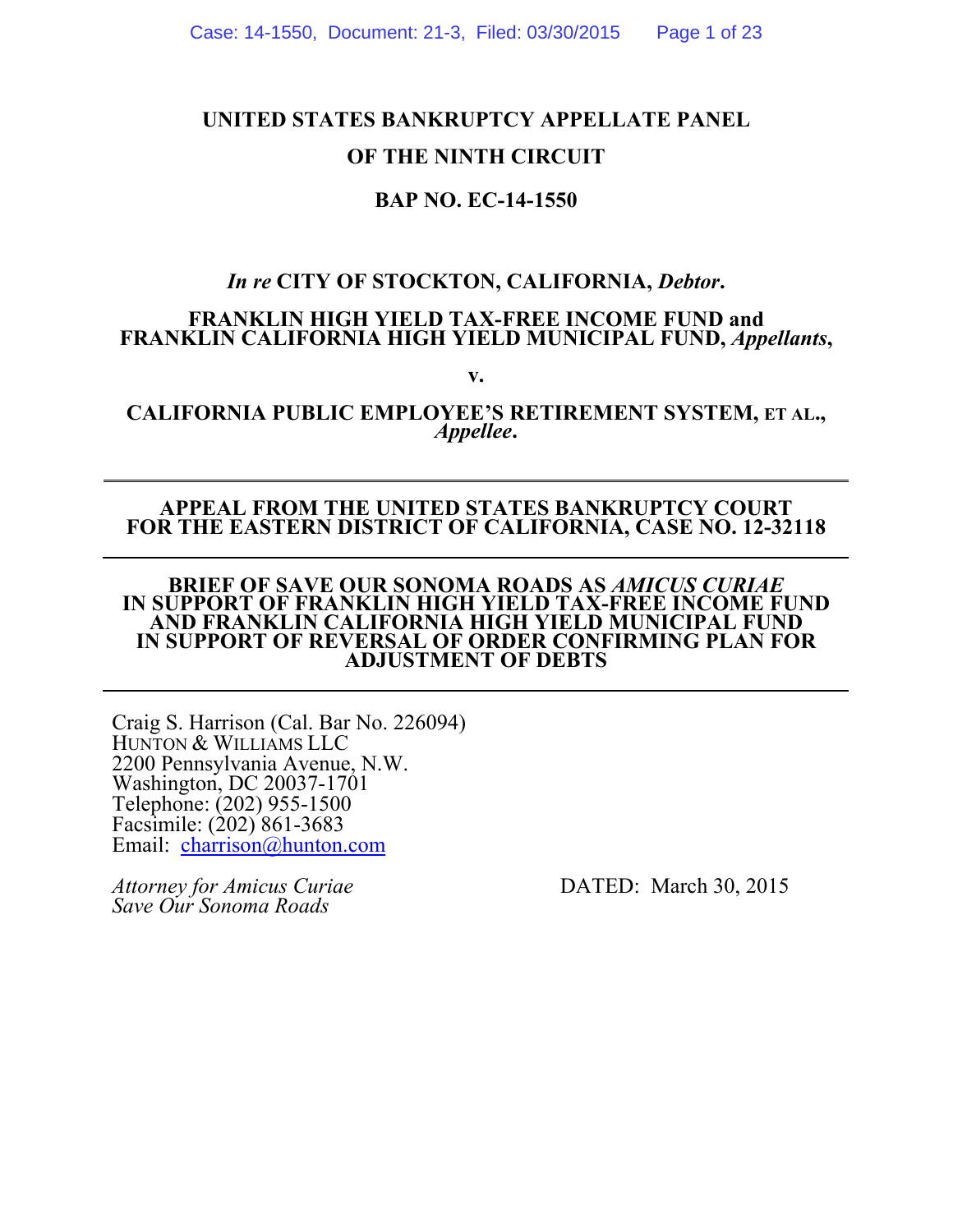#### **CORPORATE DISCLOSURE STATEMENT**

 Pursuant to Federal Rule of Bankruptcy Procedure 8012, Save Our Sonoma Roads ("SOSroads") submits the following statement:

SOSroads is a California nonprofit corporation and operates for the promotion of public welfare within the meaning of 26 U.S.C.  $\S$  501(c)(4). It is a private all-volunteer, grassroots organization in California that advocates improving local roads. Information about SOSroads, which formed in October 2011, can be found at http://sosroads.org/.

 SOSroads has no stockholders and does not have a parent corporation. No publicly held corporation has a 10% or greater ownership interest in SOSroads. DATED: March 30, 2015 Respectfully submitted,

/s/ Craig S. Harrison Craig S. Harrison (Cal. Bar No. 226094) HUNTON & WILLIAMS LLP 2200 Pennsylvania Avenue, N.W. Washington, D.C. 20037-1701 Telephone: (202) 955-1500 Facsimile: (202) 861-3683 Email: charrison@hunton.com

 *Attorney for Amicus Curiae Save Our Sonoma Roads*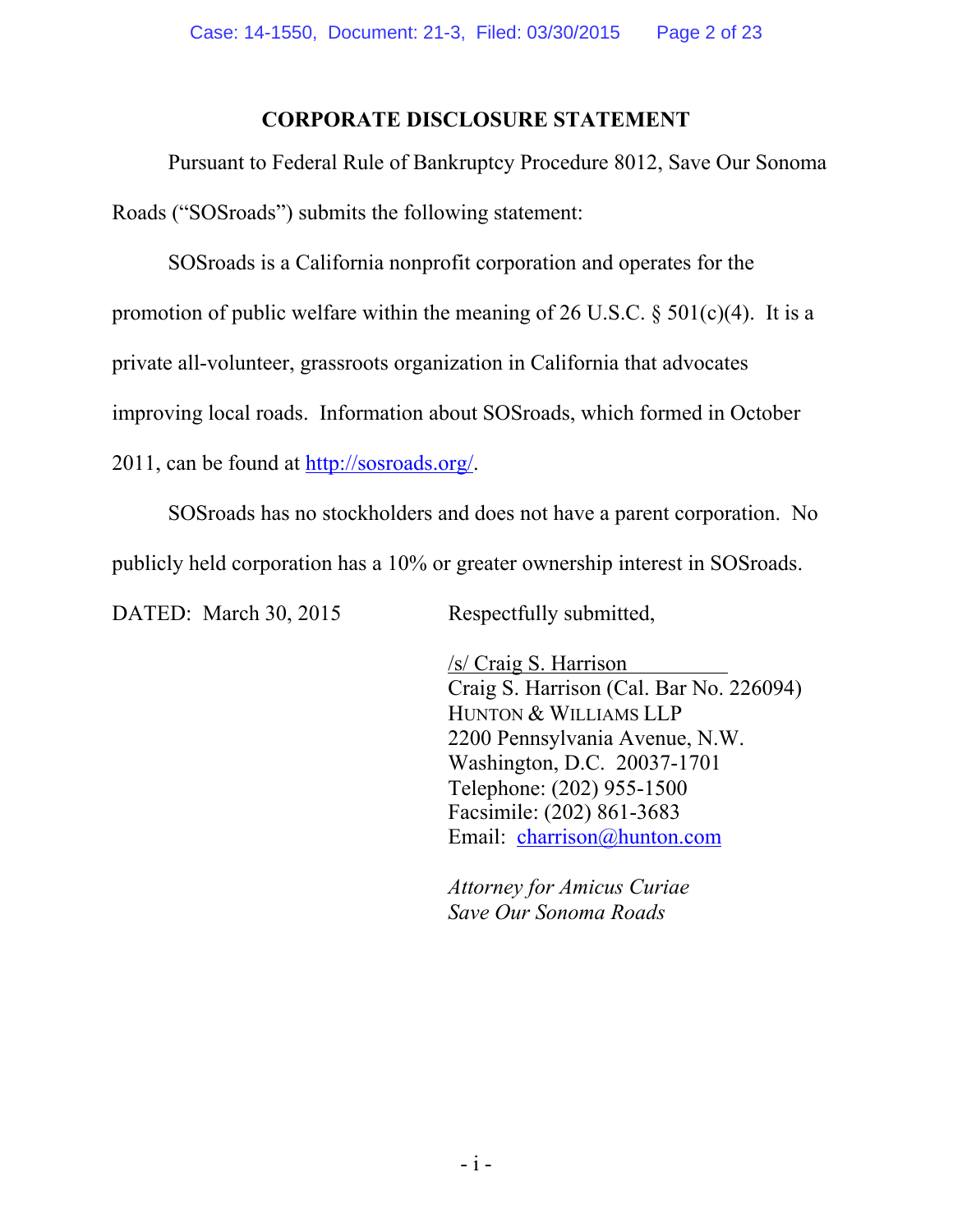## **TABLE OF CONTENTS**

# **Page**

|    | I. INTRODUCTION AND STATEMENT OF INTEREST  1                            |  |
|----|-------------------------------------------------------------------------|--|
| П. | SONOMA COUNTY'S UNSUSTAINABLE RETIREMENT                                |  |
|    |                                                                         |  |
|    |                                                                         |  |
|    | <b>CERTIFICATE OF COMPLIANCE</b>                                        |  |
|    | <b>CERTIFICATE REQUIRED BY NINTH CIRCUIT BAP RULE</b><br>$8015(a)-1(b)$ |  |

## **CERTIFICATE OF SERVICE**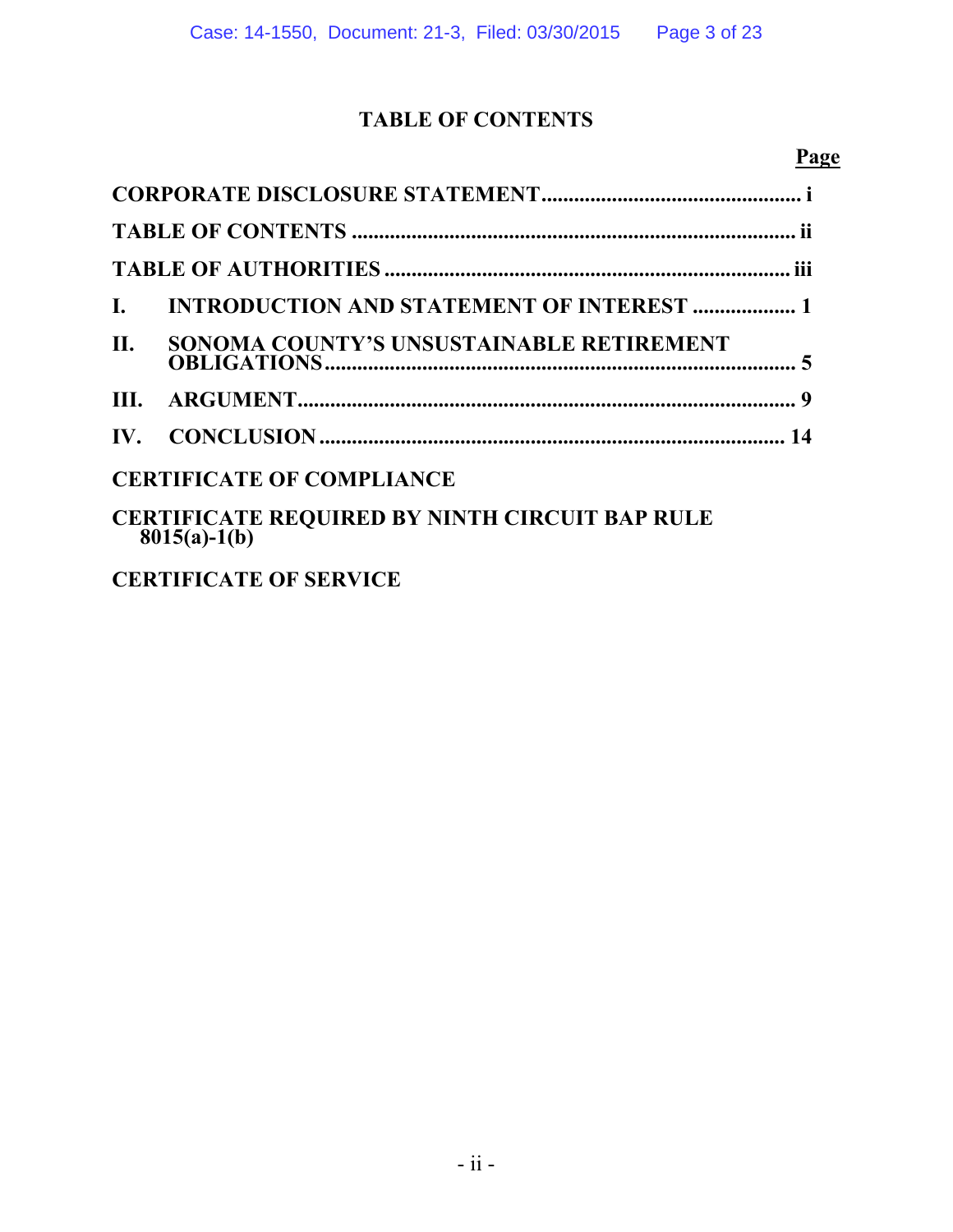# **TABLE OF AUTHORITIES**

## **Page**

## **CASES**

| <b>STATE STATUTES</b>                                                   |
|-------------------------------------------------------------------------|
|                                                                         |
| <b>LEGISLATIVE HISTORY</b>                                              |
|                                                                         |
| <b>MISCELLANEOUS</b>                                                    |
| Bomey, Nathan, et al., Judge Oks Bankruptcy Plan, A Miraculous Outcome, |
| County of Sonoma, California, Adopted Budget 2014-2015 (undated) 5      |
| County of Sonoma, Department of Transportation & Public Works, Long-    |
| County of Sonoma, Department of Transportation & Public Works, The      |
| Lopez, Luciana, Buffett says more bad news on pension funds during next |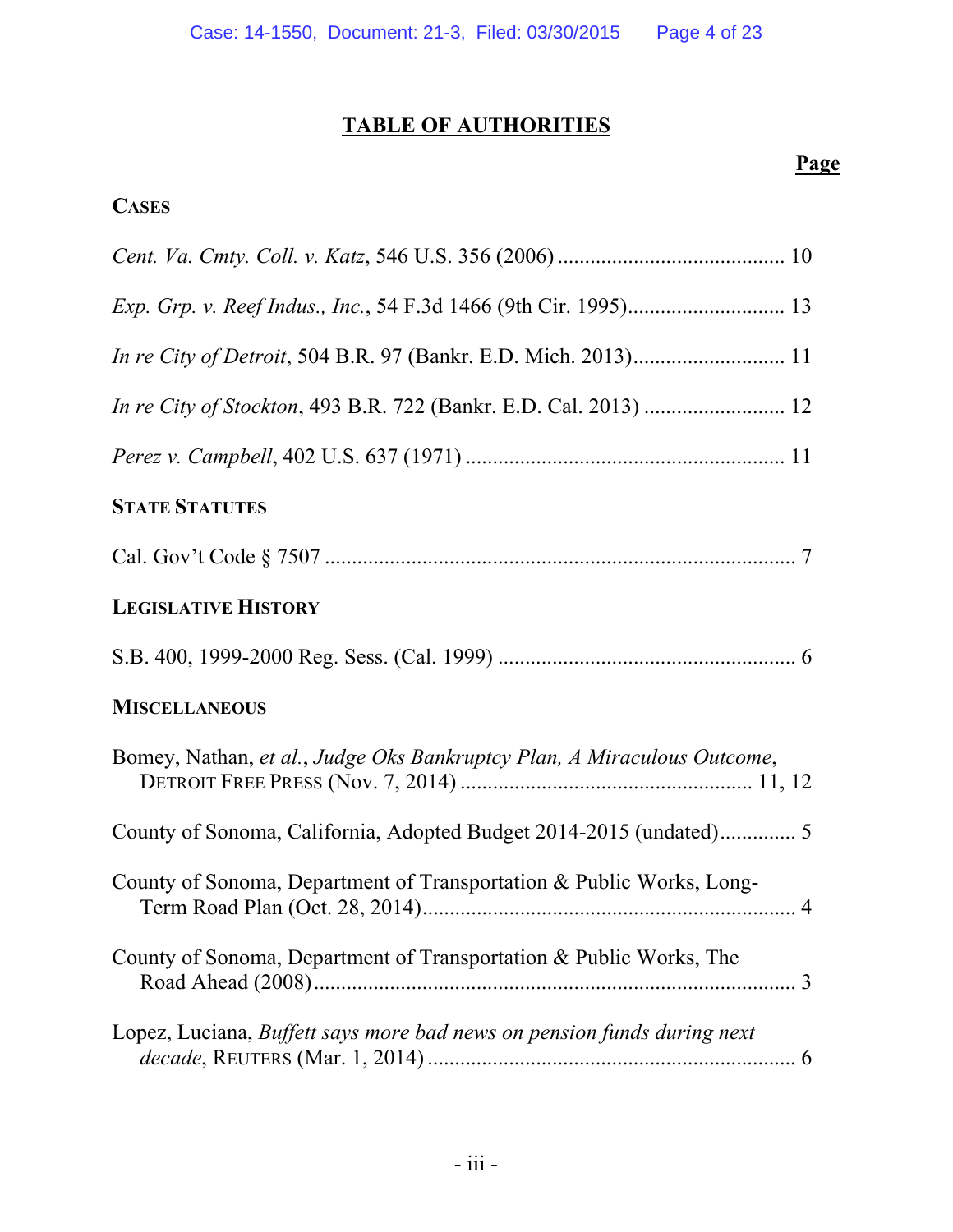| Metropolitan Transportation Commission, "Street Fight – 2013 PCI Scores"<br>for Each Bay Area City and County" (last modified Oct. 24, 2014) 3, 4 |
|---------------------------------------------------------------------------------------------------------------------------------------------------|
| New Sonoma's Report on County's Pension Crisis, How We Got Here and                                                                               |
| PD Editorial: The Dangers of Ignoring San Jose Mayor, SANTA ROSA PRESS                                                                            |
| Sonoma County Board of Supervisors, Ad Hoc Committee on Roads (June                                                                               |
| Sonoma County Employees' Retirement Association Board Minutes (Jan.                                                                               |
| SOSroads White Paper No. 1, Sonoma County Roads Crumble as Funding                                                                                |
| Wilkison, Brett, County pensions revealed: 98 reap more than \$100,000,                                                                           |
| Zimmerman, Eilene, 4% Rule for Retirement Withdrawals Is Golden No                                                                                |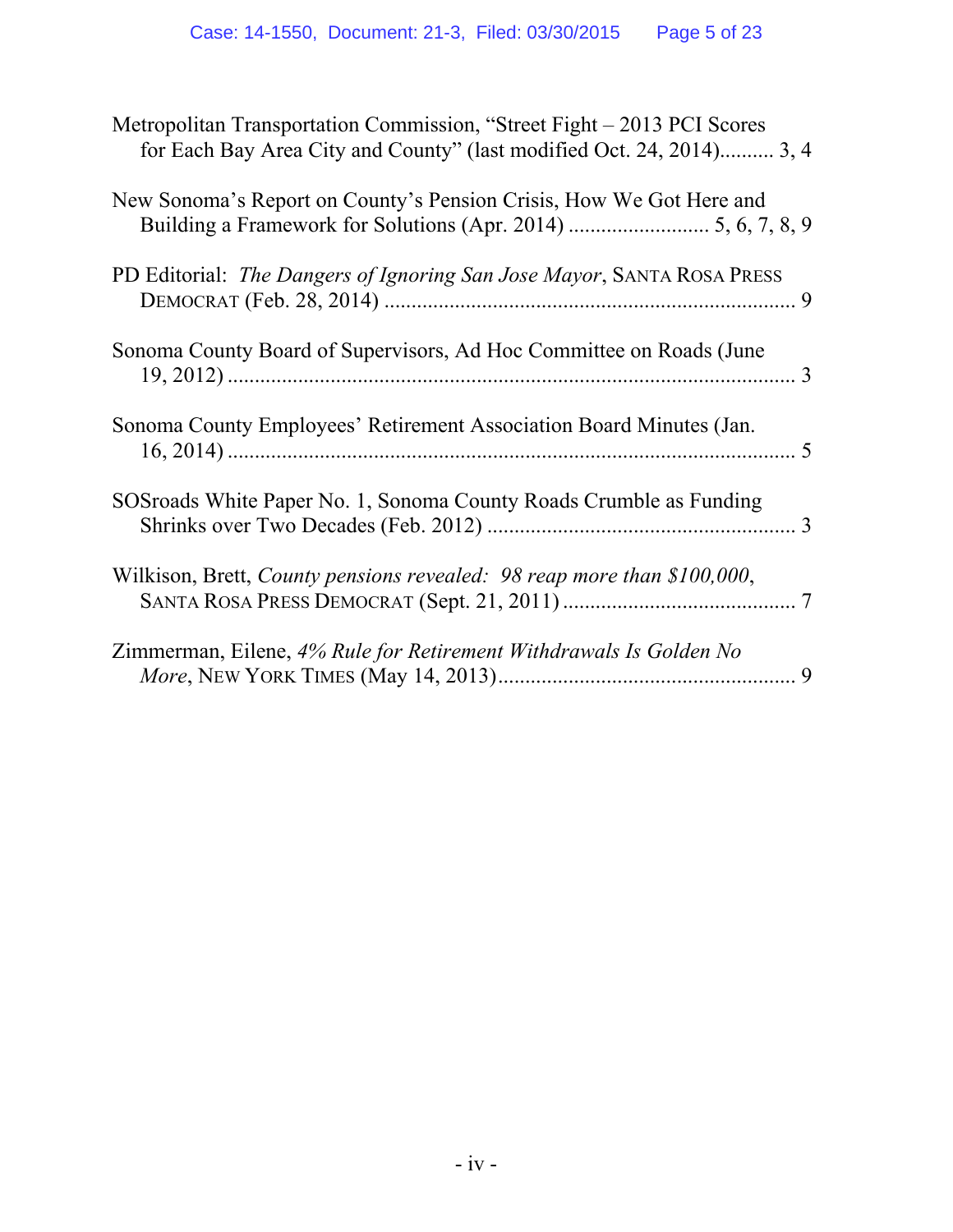*Amicus curiae* Save Our Sonoma Roads ("SOSroads") supports Franklin High Yield Tax Free Income Fund and Franklin California High Yield Municipal Fund ("Franklin Funds") in seeking reversal of the confirmation of the *First Amended Plan For The Adjustment of Debts of City of Stockton, California, As Modified (August 8, 2014), In re City of Stockton*, No. 12-32118 (Bankr. E.D. Cal. Aug. 8, 2014), ECF No. 1645 (the "Plan"); Order Confirming the Plan, *In re City of Stockton*, No. 12-32118 (Bankr. E.D. Cal. Feb. 4, 2015), Appellants' App. ER224-303; Amended Opinion Regarding Confirmation and Status of CalPERS, *In re City of Stockton*, No. 12-32118 (Bankr. E.D. Cal. Feb. 27, 2015), Appellants' App. ER304-61 ("Amended Op."). This brief has been authored solely by counsel for SOSroads. No party, counsel for any party, or other person, aside from *amicus curiae*, its members, and its counsel, have contributed any money towards preparation or submission of this brief. Indeed, in keeping with the all-volunteer nature of SOSroads this brief has been prepared on a *pro bono publico* basis.

#### **I. INTRODUCTION AND STATEMENT OF INTEREST**

 $\overline{a}$ 

SOSroads is a nonprofit corporation that promotes public welfare. It may be the only private all-volunteer, grassroots organization in California that advocates improving local roads.<sup>1</sup> SOSroads exists to: (1) educate Sonoma County residents

<sup>&</sup>lt;sup>1</sup> Private groups that support road funding are often comprised of contractors and labor unions who undertake such work as well as asphalt and concrete suppliers.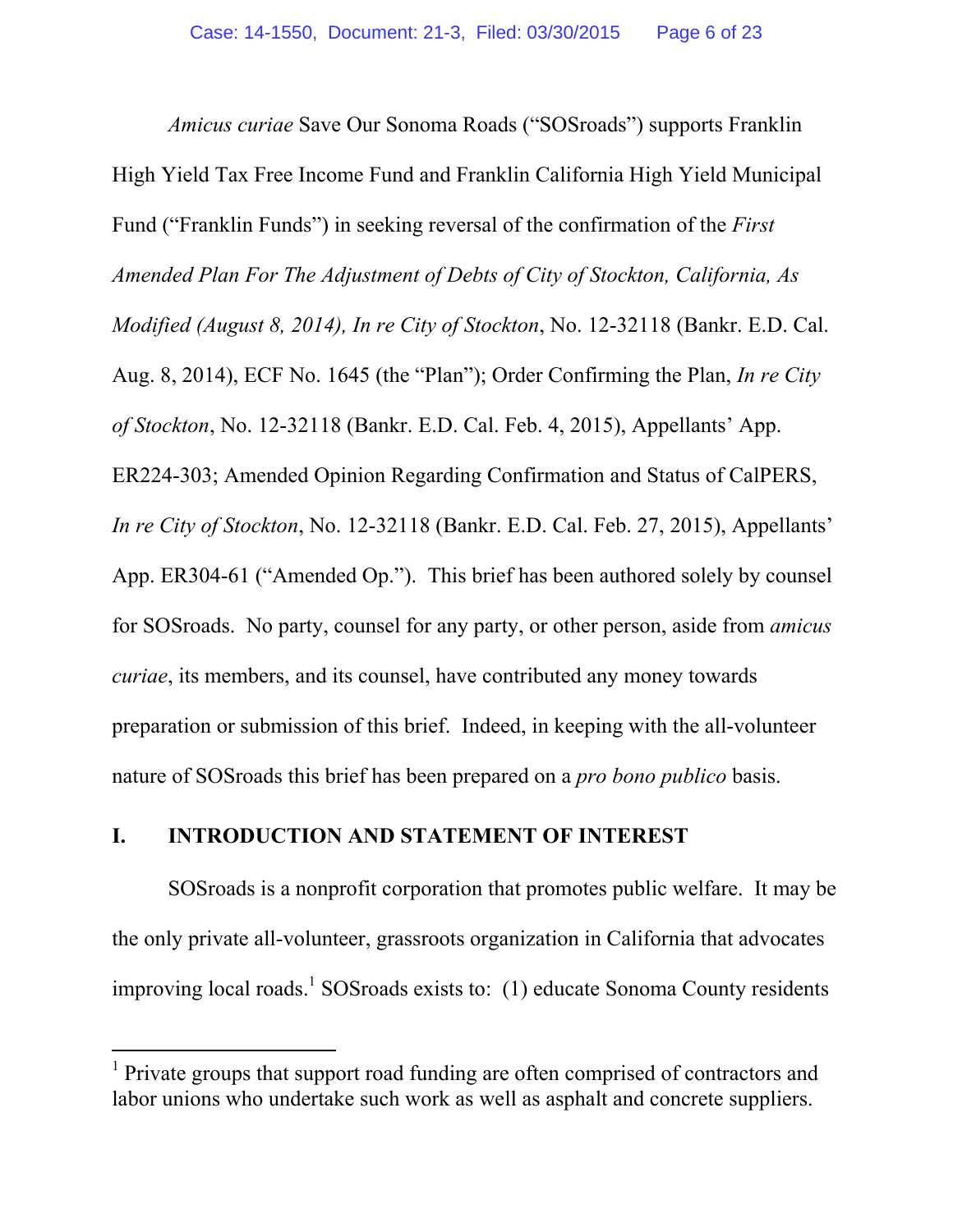about how roads are funded; and (2) advocate for more public funds to restore local roads. *See* http://sosroads.org/. SOSroads and its members have a substantial interest in persuading this court to rule that public employee pension plans not only can but should be impaired in this bankruptcy proceeding to the extent that the City of Stockton seeks to impair the claims of other similarly-situated creditors. While SOSroads members do not reside in Stockton, if the plan of adjustment is confirmed public employee unions in Sonoma County will engage in labor negotiations secure in the knowledge that in a Chapter 9 proceeding their pensions would be safe. A Chapter 9 bankruptcy to address Sonoma County's failing infrastructure might become a futile option. Thus the outcome of this case will have direct effects on finances and road conditions within Sonoma County and will affect other counties and cities in California where services have been truncated by overly generous pension plans.

Like many local jurisdictions in California, Sonoma County is not technically bankrupt but can meet its current cash obligations only by failing to maintain its deteriorating road system. Sonoma County residents have for years been victims of service delivery insolvency because pensions and benefits to county workers have risen dramatically. Sonoma County has admitted that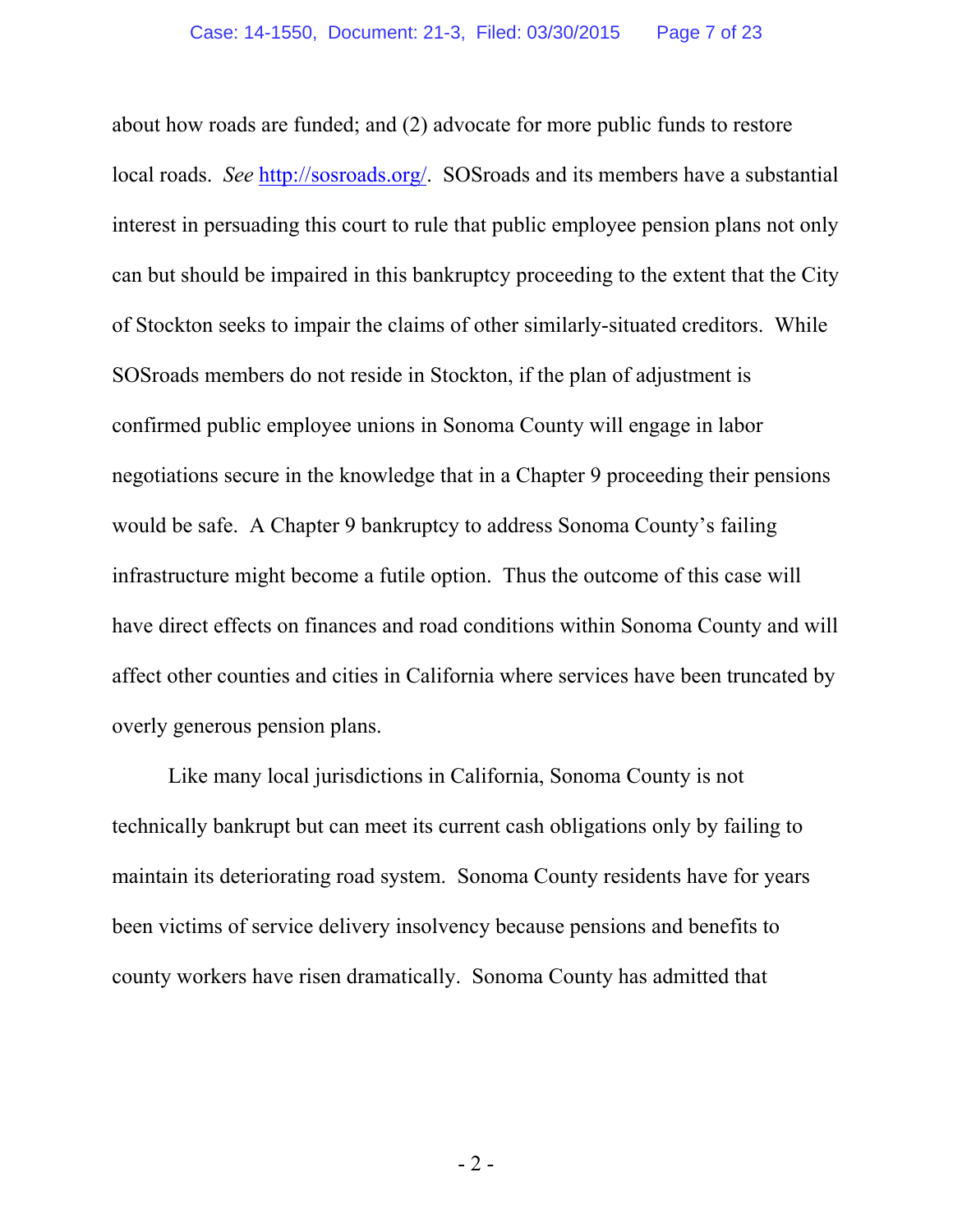"needed County road maintenance has been deferred for decades,"<sup>2</sup> and funding, adjusted for inflation, sharply declined from the late 1980s until  $2012$ <sup>3</sup>. It has long acknowledged that "transportation revenues are woefully inadequate to address the road maintenance needs of Sonoma County,"<sup>4</sup> and that it has been on a trajectory whereby "a significant portion" of its road system "would require total reconstruction with such costs nearing or exceeding the public asset value."<sup>5</sup> While this situation has recently improved by increases in general fund spending and may further improve if voters approve a proposed sales tax increase, hundreds of miles of roads will remain in disrepair for decades.

While the nine-county Bay Area average pavement condition index is 66 out of 100 points, Sonoma County is the worst with a score of 45.<sup>6</sup> SOSroads has

<sup>3</sup> SOSroads White Paper No. 1, Sonoma County Roads Crumble as Funding Shrinks over Two Decades (Feb. 2012), *available at*  https://drive.google.com/file/d/0B0eYi-5QaOh5ZTI1NmVlOTgtMWY3YS00MjM0LWJkYTAtMGRkYjQ4NDFjYjNk/vi ew?pli=1.

5  *Id.* at 37.

-

 $2^2$  Sonoma County Board of Supervisors, Ad Hoc Committee on Roads at 3 (June 19, 2012), *available at* http://sonomacounty.org/public\_reports/documents/roads\_report\_20120619.pdf.

 $4$  County of Sonoma, Department of Transportation & Public Works, The Road Ahead at 1 (2008), *available at*

https://docs.google.com/file/d/0B8l8HksmrsFEMjFiMTQwZjktNjc5Ni00MDQzL TkxNzgtOTVmZDgxMWQ5MGRi/edit.

<sup>6</sup> Metropolitan Transportation Commission, "Street Fight - 2013 PCI Scores for Each Bay Area City and County" (last modified Oct 24, 2014),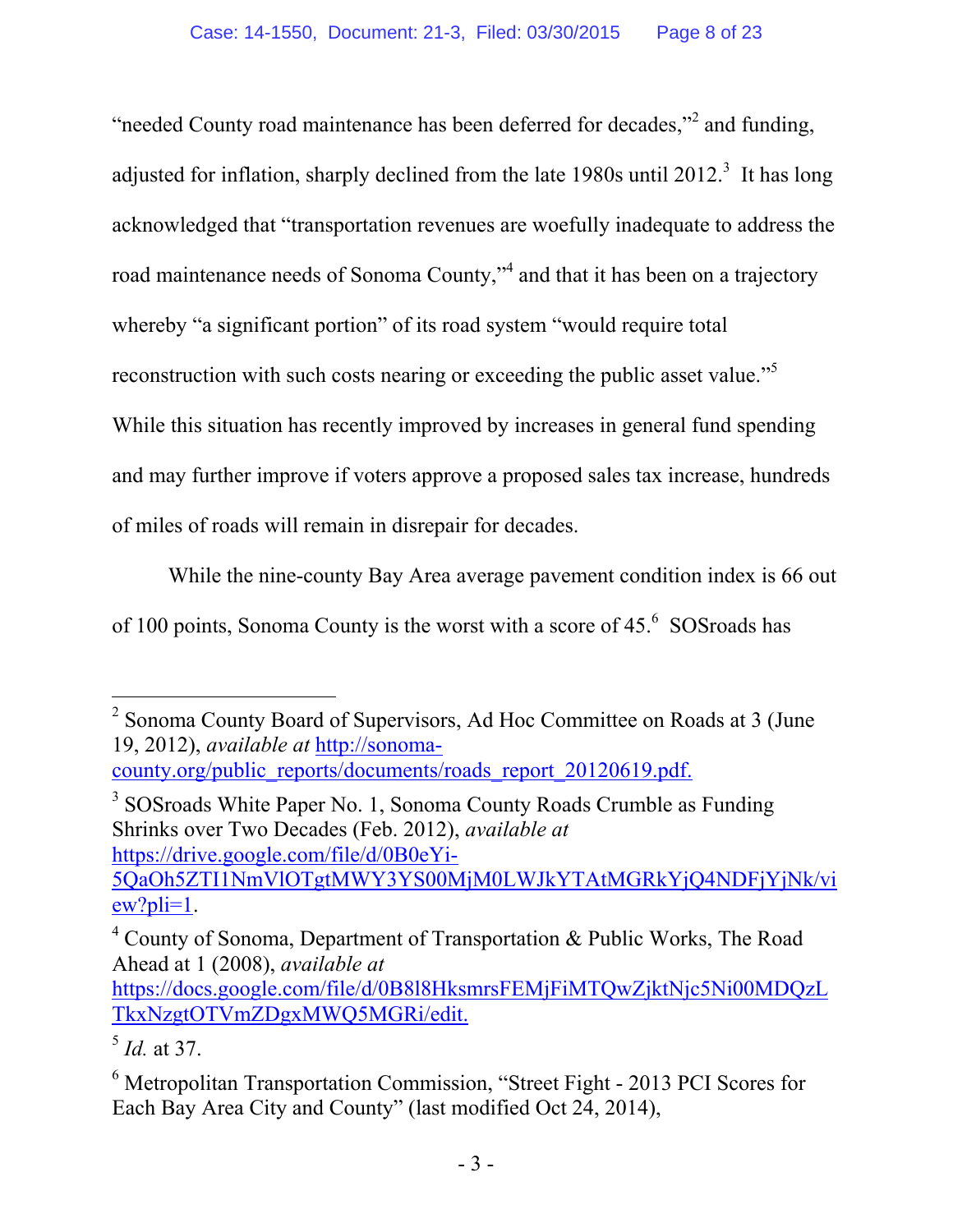access to unpublished county-by-county data for 2012 that ranked Sonoma County's pavement  $56<sup>th</sup>$  among California's 58 counties. Sixty-five percent of Sonoma County roads are considered to be either poor or failed, $\alpha$  and its rural roads increasingly resemble those in less developed nations.

Because Sonoma County supervisors want to avoid expensive and uncertain litigation, they do not challenge public employee union positions that future pension benefits are vested and cannot be negotiated. The California Public Employees' Retirement System ("CalPERS"), with an unlimited legal budget ultimately paid for by the state treasury, might insert itself into any litigation to "bull[y] its way about . . . with an iron fist insisting that  $\dots$  municipal pensions  $\dots$ are inviolable."<sup>8</sup> This situation exemplifies Judge Klein's comment concerning "dysfunctional strategies to circumvent limitations and peculiarities in California public finance<sup>"9</sup> and severely limits options to address the road problems. Without a *deus ex machina* of a massive infusion of state or federal funds, the most available source of funds for roads is the \$390 million General Fund in a \$1.4

http://www.mtc.ca.gov/news/street\_fight/pci.htm (the scores of the other eight) counties are: Solano 75; Santa Clara 74; Alameda 71; Contra Cost 69; San Mateo 69; San Francisco 65; Napa 58; Marin 57).

<sup>7</sup> County of Sonoma, Department of Transportation & Public Works, Long-Term Road Plan at 26 (Oct. 28, 2014), *available at* https://drive.google.com/file/d/0B0eYi-5QaOh5c0ZoTUJCRkhzZVE/view.

 $\frac{9}{9}$  *Id.* at 39-40, Appellants' App. ER342-43.

 $8$  Amended Op. at 3, 14, Appellants' App. ER306, ER317.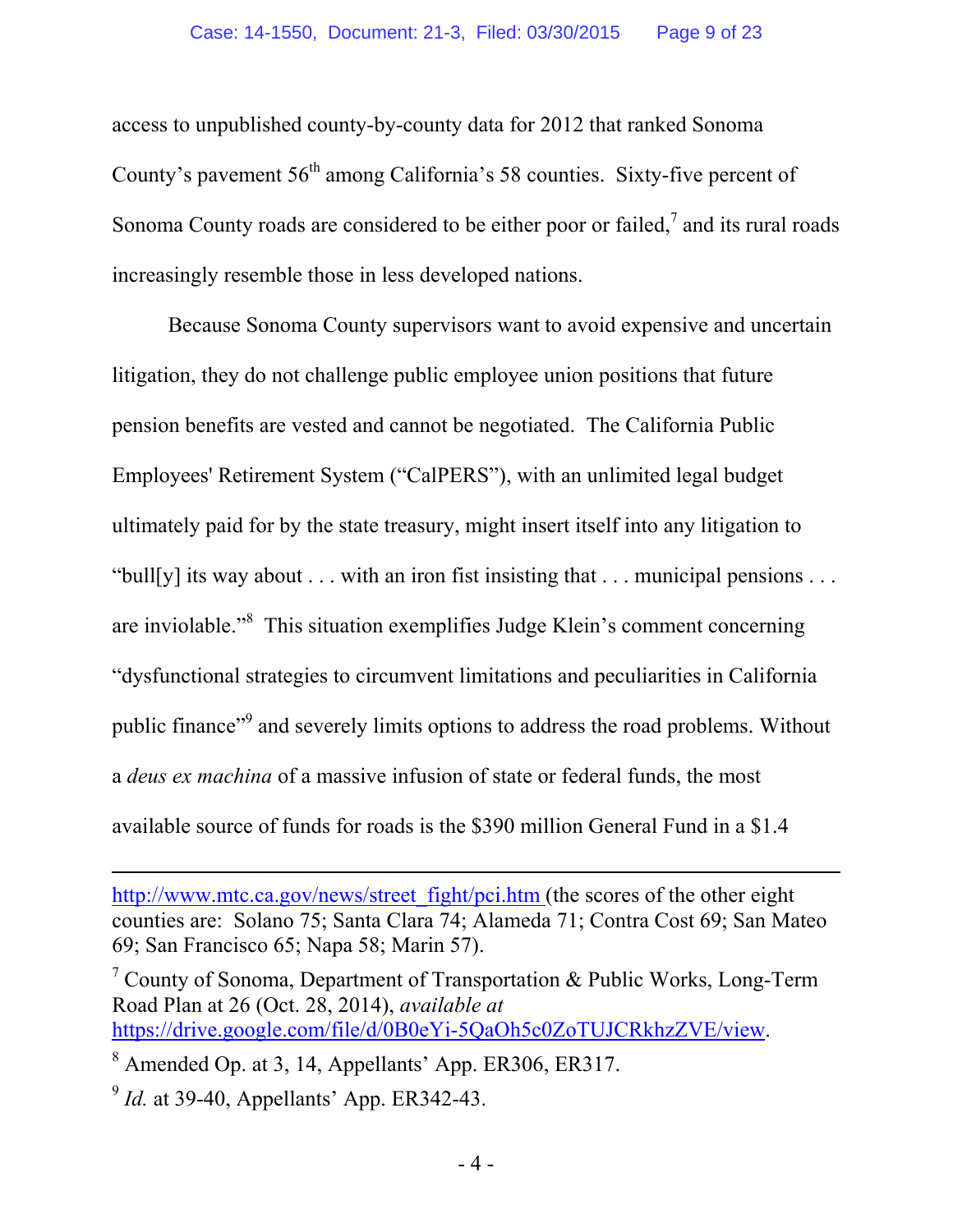billion budget.<sup>10</sup> As explained below, an increasing and unsustainable portion of these funds is instead committed to pensions and other retiree benefits. If courts allow pensions to escape impairment in bankruptcy proceedings, imprudent promises to "one percent" of Sonoma County's residents condemn all residents to suffer when funds for basic services are starved. If much of the road system degrades to dirt or gravel, property taxes would decline as would the county economy. This would further weaken Sonoma County's ability to deliver essential services.

## **II. SONOMA COUNTY'S UNSUSTAINABLE RETIREMENT OBLIGATIONS**

As detailed above, Sonoma County residents are experiencing service

delivery insolvency. It will soon approach balance sheet insolvency when the

Government Accounting Standards Board requires it to recognize a \$1.2 billion

reduction in net assets.<sup>11</sup> Sonoma County has more retirees than active workers<sup>12</sup>

and its pension problems exemplify Warren Buffet's warning that "[l]ocal and state

 $10$  County of Sonoma, California, Adopted Budget 2014-2015 at 4 (undated), *available at* http://www.sonoma-county.org/auditor/pdf/fy\_2014- 2015 adopted budget.pdf.

<sup>&</sup>lt;sup>11</sup> New Sonoma's Report on County's Pension Crisis, How We Got Here and Building a Framework for Solutions at 4 (Apr. 2014) (hereinafter "Pension Report"), Attachment A.

 $12$  It had 3,830 active employees and 4,385 retirees (including disability retirements). Sonoma County Employees' Retirement Association Board Minutes at 1 (Jan. 16, 2014), http://www.scretire.org/Administration/Minutes-Archive. These figures are as of December 31, 2013.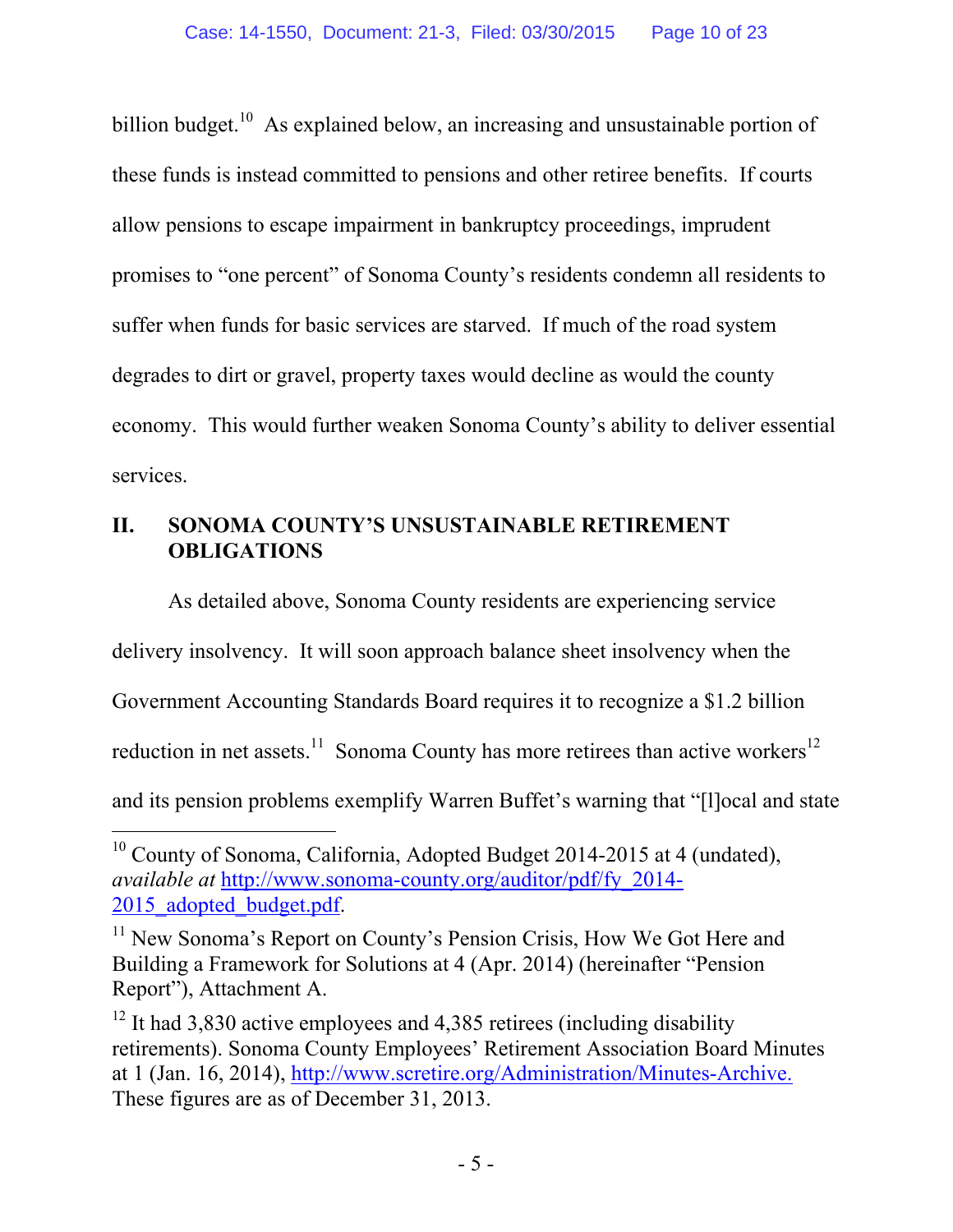financial problems are accelerating, in large part because public entities promised pensions they couldn't afford."13 Sonoma County does not seem to report the total cost of its current pension obligations, let alone projections of future costs in any readily accessible document. Fortunately New Sonoma, a volunteer group of financial experts (http://newsonoma.org/), has conducted an in-depth analysis.

From the 1940s until 2002, Sonoma County had a sustainable pension system that provided up to 60 percent of salary together with social security and health care benefits.<sup>14</sup> Just prior to 2002, annual pension costs were about \$20-25 million.<sup>15</sup> In 1999 the legislature enacted S.B. 400 to allow retroactive pension increases of 50 percent to state workers and authorized counties to provide similar employee windfalls.<sup>16</sup> "California is in trouble because a retroactive expansion of benefits in the late 1990s made the state one of the most generous in the nation . . . ...<sup>17</sup> In 2002 Sonoma County was one of a handful of counties to enact retroactive

<sup>13</sup> Luciana Lopez, *Buffett says more bad news on pension funds during next decade*, REUTERS (Mar. 1, 2014), *available at*  http://webcache.googleusercontent.com/search?q=cache:Tg55h05\_7GEJ:www.reut ers.com/article/2014/03/01/buffett-letter-munisidUSL1N0LY0BT20140301+&cd=1&hl=en&ct=clnk&gl=us.

<sup>&</sup>lt;sup>14</sup> Pension Report at 2.

 $^{15}$  *Id.* 

 $^{16}$  S.B. 400, 1999-2000 Reg. Sess. (Cal. 1999).

<sup>&</sup>lt;sup>17</sup> Amended Op. at 40 n.32 (quoting Professor Alicia H. Munnell, STATE AND LOCAL PENSIONS: WHAT NOW? (Brookings Inst. 2012)), Appellants' App. ER343.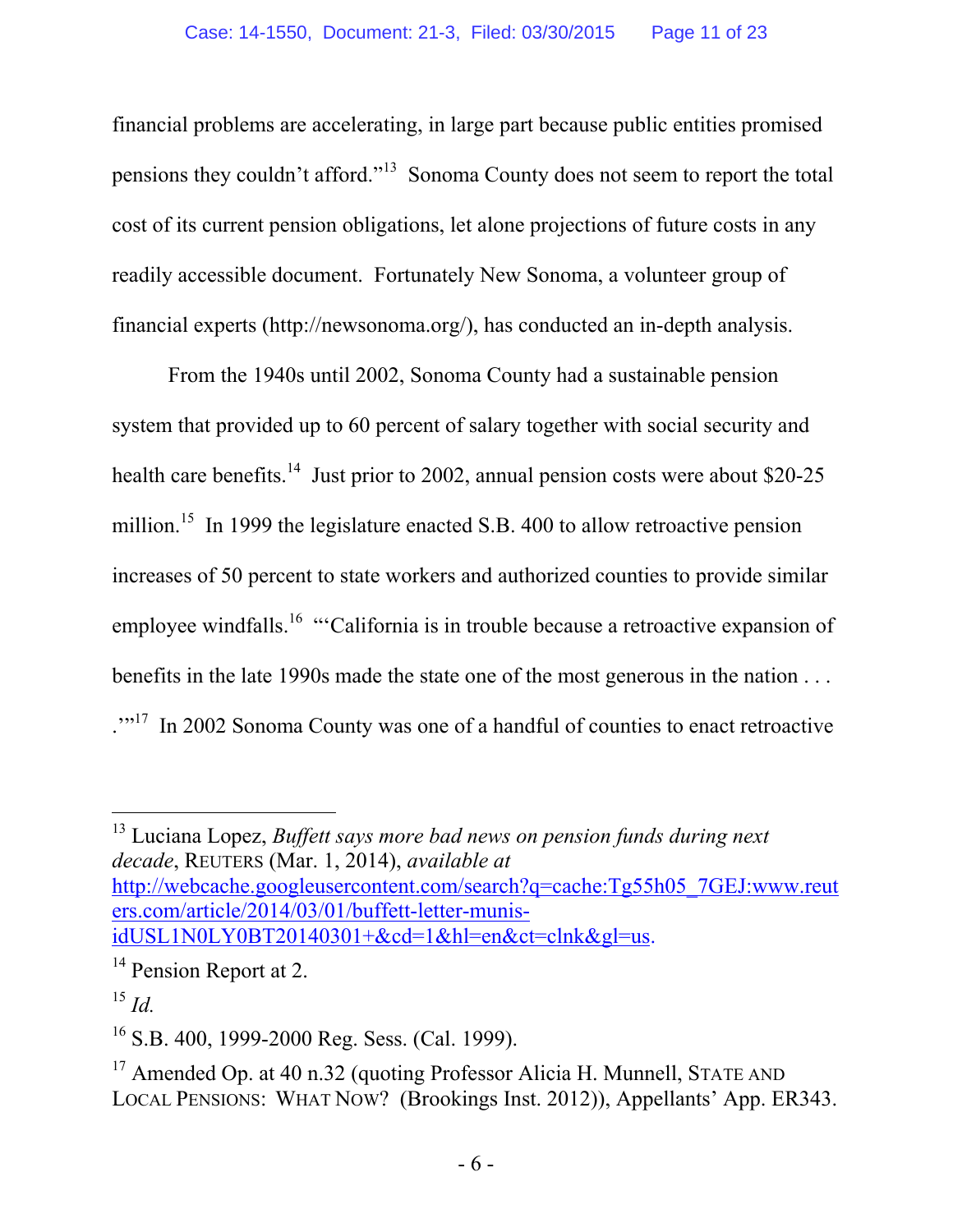pension increases at the highest allowable formula of 3 percent of salary per year.18 It apparently did not adhere to state law in adopting this increase because the supervisors failed to perform a required actuarial study or notify the public as required by  $\S$  7507 of the California Government Code.<sup>19</sup> The decision to enhance pensions is tainted by the fact that the supervisors and senior employees who advised them that increasing benefits retroactively was fiscally prudent greatly benefitted when their own pensions increased dramatically. For example, the County's chief financial officer at that time received a \$254,625 pension at age 58 which is more than he received when working. $^{20}$ 

The changes took effect for safety workers in 2003 and 2006 and for general employees in 2004, increasing pensions for new retirees by 50 percent. The average age of new retirees declined from 62 to  $57<sup>21</sup>$  Thus new retirees paid into the retirement system for five fewer years and received pensions five years sooner. It doesn't take a statistician to recognize these changes can devastate a pension fund. Super-charged pensions beginning in 2004 are the heart of Sonoma County's

<sup>&</sup>lt;sup>18</sup> Pension Report at 3. "Retroactive" means that a 30 year employee could suddenly retire at 90 percent of salary instead of 60 percent of salary.

<sup>19</sup> *Id*. at 4.

<sup>&</sup>lt;sup>20</sup> Brett Wilkison, *County pensions revealed: 98 reap more than \$100,000,* SANTA ROSA PRESS DEMOCRAT (Sept. 21, 2011), *available at*  http://www.pressdemocrat.com/news/2293386-181/county-pensions-revealed-98 reap.

 $21$  Pension Report at 6.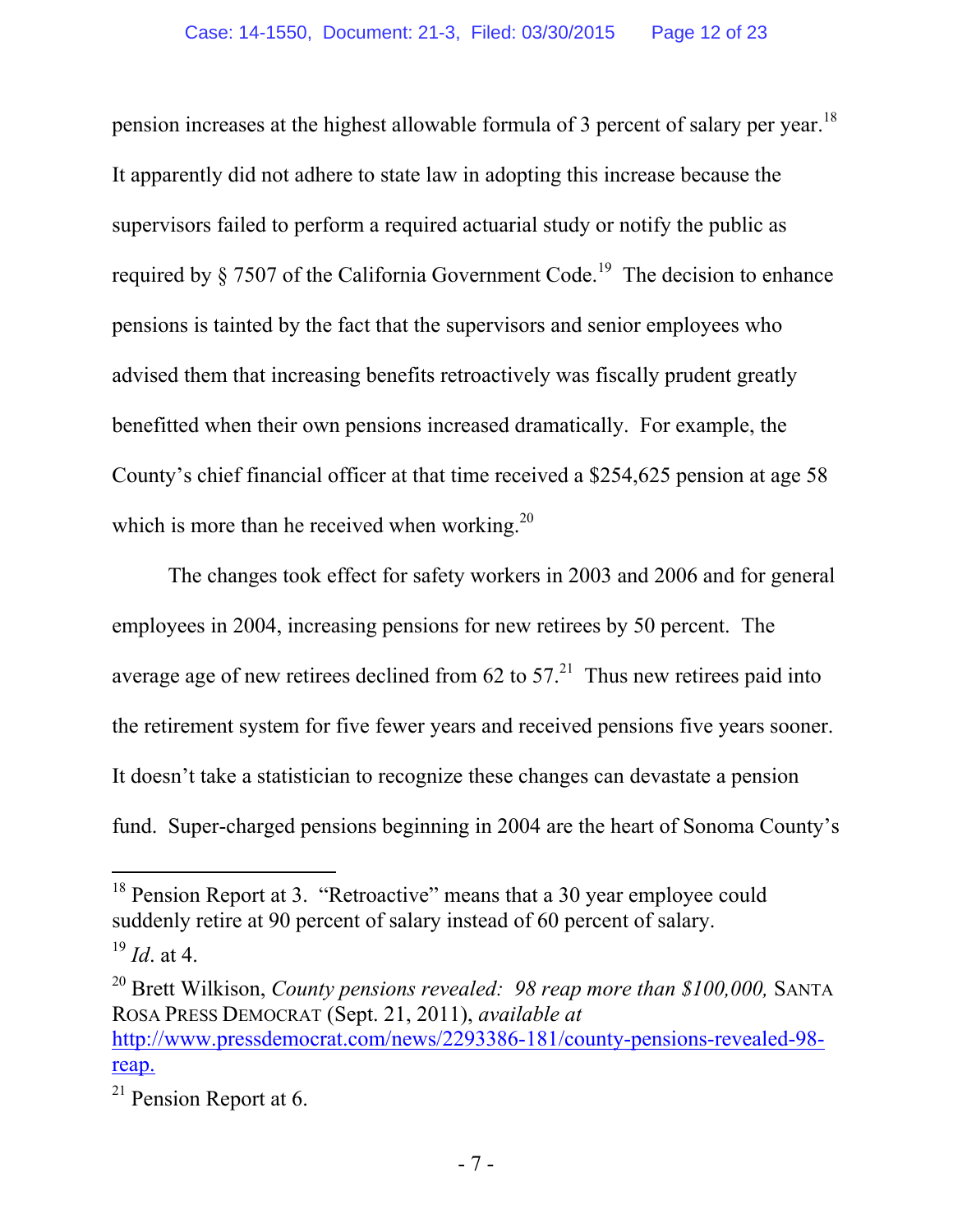financial problems.22 Exacerbating these problems, and generally unknown to the public, retirees dramatically boosted their pensions by "spiking" their last year with overtime and non-salary payments to boost pension amounts and purchasing "air time" to add years in the retirement formula.<sup>23</sup> Similarly in Stockton, employees turned "pension spiking into an art form, using overtime and add-pays in their final working years to secure much larger pensions for the rest of their lives." $^{324}$ 

Sonoma County's pension costs have quintupled from \$24 million in 2001 to \$122 million in 2012.<sup>25</sup> These costs, together with payments to service pension obligation bonds and health care costs, are projected to cost \$209 million per year by  $2020^{26}$  This is analogous to Stockton's problems, where annual pension payments will triple within a decade (from \$14.1 million to \$42.4 million) and then increase  $$12$  million more during the next decade.<sup>27</sup> Unfunded liabilities in

<sup>&</sup>lt;sup>22</sup> *Id.* (chart titled "New General Retirees").

 $^{23}$  New Sonoma has found examples of employees paying \$28,000 for five additional years of service credit, boosting the pension by \$12,000 per year (\$300,000 in 30 years).

 $24$  Tr. of K. Miller Bankruptcy Presentation on YouTube, Appellants' App. ER783.

<sup>&</sup>lt;sup>25</sup> Pension Report at 8 (chart titled "Growth of County and Employee Contributions").

 $^{26}$  *Id*.

<sup>&</sup>lt;sup>27</sup> Revised City of Stockton Long-Range Financial Plan, Appellants' App. ER822-27.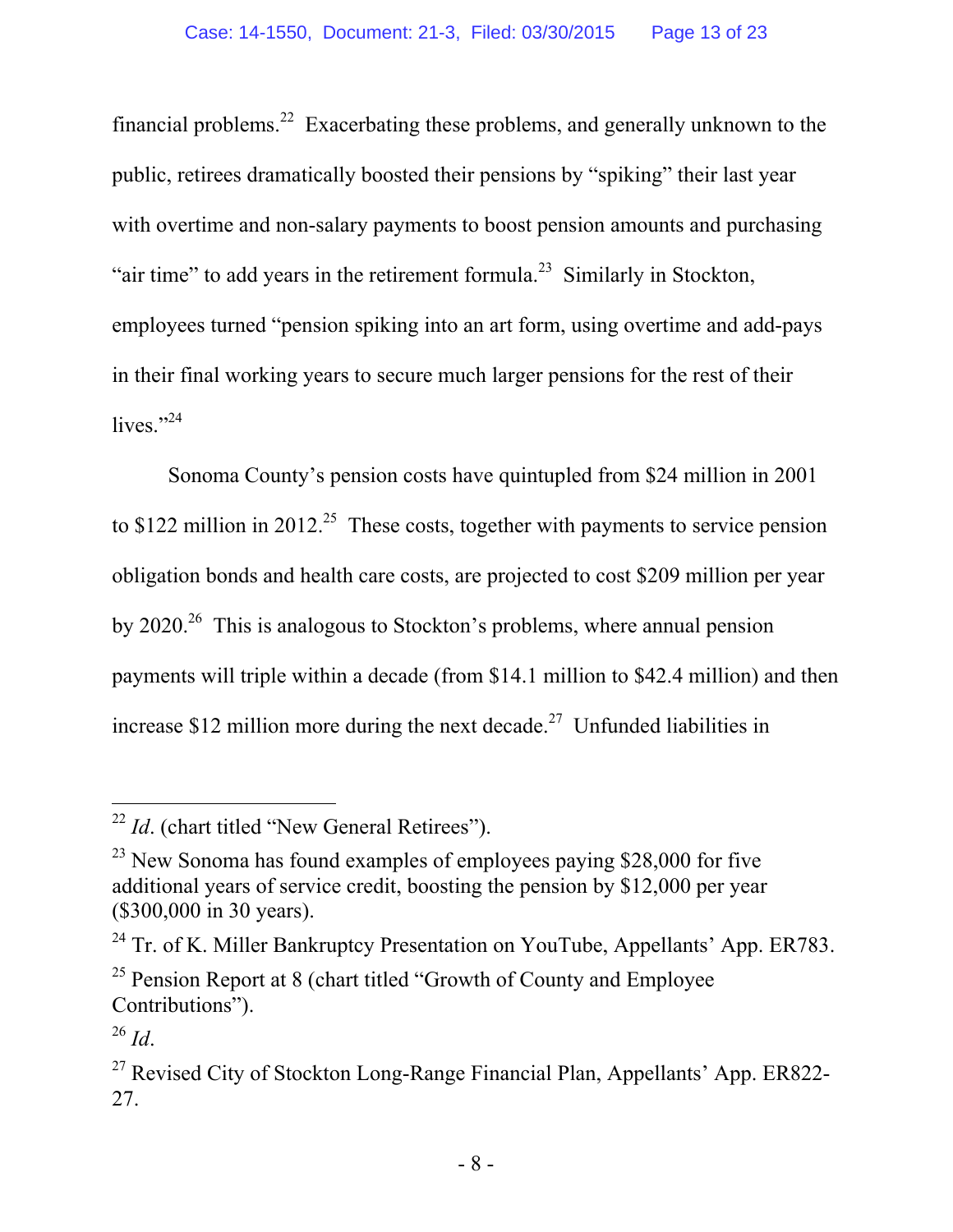Sonoma County at the end of 2012 totaled \$1.3 billion,<sup>28</sup> which is unrealistically low because it assumes the County will earn 7.5 percent on its investment earnings.<sup>29</sup> Retirees managing their own funds typically limit spending to about 4 percent per year of the value of their assets.<sup>30</sup> The leading Sonoma County newspaper editorialized that "trusting that the stock market will somehow resolve [the pension problem]  $\ldots$  is how we got into this fix in the first place.<sup>331</sup> New Sonoma concluded that pension costs "have caused deep cuts to services and have greatly reduced the County's ability to maintain its roads and infrastructure.<sup>32</sup>

### **III. ARGUMENT**

The Bankruptcy Court should not have confirmed the Plan because it allows public employee retirement funds to emerge unscathed from the City of Stockton's bankruptcy while Stockton reorganized on the backs of similarly-situated but less favored creditors. This result is contrary to law and has negative implications for

<sup>-</sup><sup>28</sup> Pension Report at 9. This sums unfunded pension liabilities (\$527 million), medical liabilities (\$297 million) and remaining pension bond debt (\$495 million).  $^{29}$  *Id*.

<sup>30</sup> *See, e.g.*, Eilene Zimmerman, *4% Rule for Retirement Withdrawals Is Golden No More*, NEW YORK TIMES (May 14, 2013), *available at* http://www.nytimes.com/2013/05/15/business/retirementspecial/the-4-rule-forretirement-withdrawals-may-be-outdated.html? r=0.

<sup>31</sup> PD Editorial: *The Dangers of Ignoring San Jose Mayor*, SANTA ROSA PRESS DEMOCRAT (Feb. 28, 2014), *available at*  http://www.pressdemocrat.com/article/20140302/opinion/140229495.

<sup>&</sup>lt;sup>32</sup> Pension Report at 4.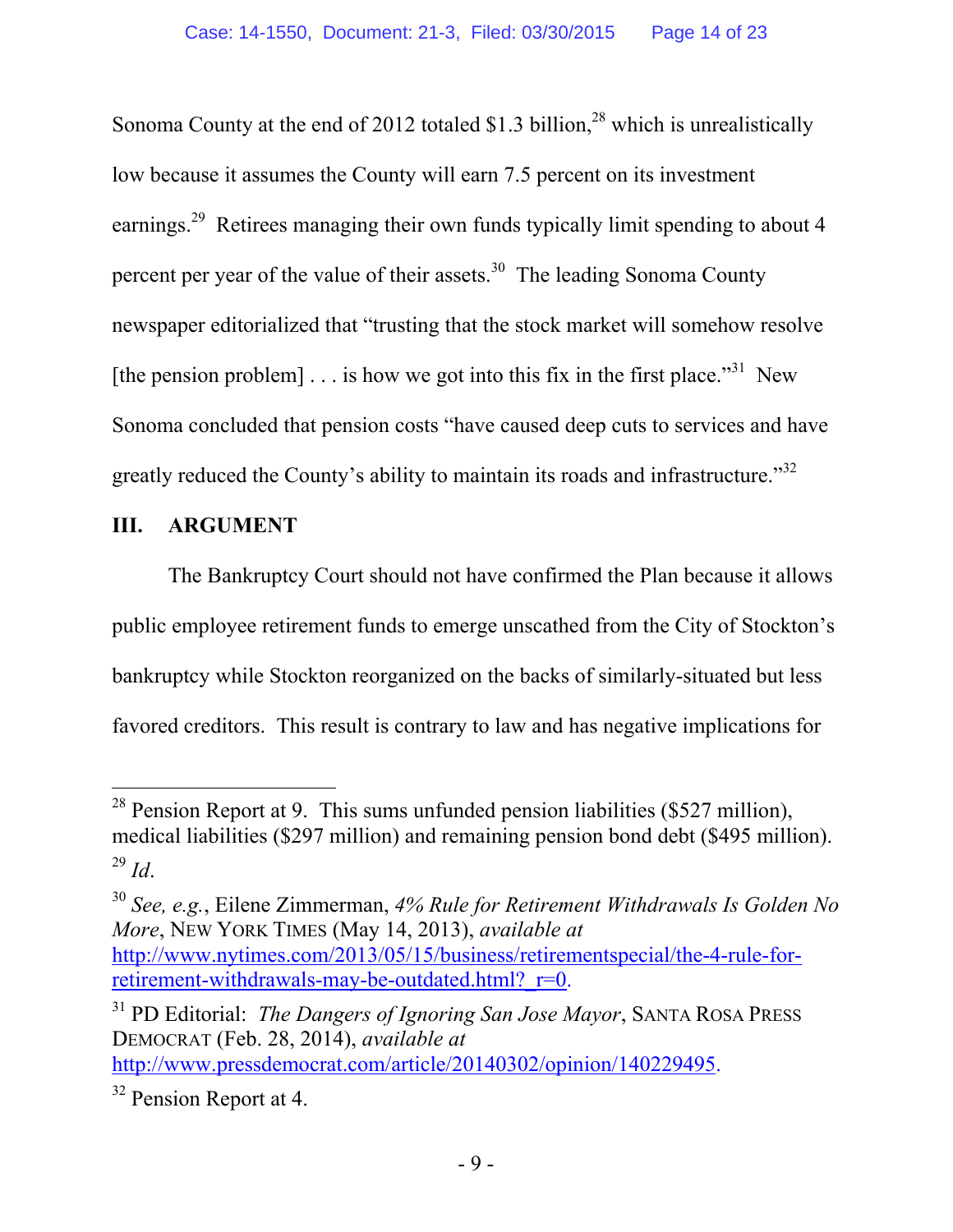local jurisdictions throughout California that are experiencing deteriorating road systems and other services because of pension promises that cannot be kept. While the Bankruptcy Court chastised CalPERS for its bullying tactics and ferocious behavior,<sup>33</sup> CalPERS is merely the junk yard dog that represents the views of retirees and prospective retirees. While acknowledging that "[t]he real creditors are the employees, retirees, and their beneficiaries,"34 the Bankruptcy Court did not impair Stockton's largest unsecured creditor whose unfunded pension liability was nearly \$412 million.<sup>35</sup> If this decision is not reversed, no resident in the Ninth Circuit can avoid suffering the effects of unaffordable public pensions that are becoming a dagger into the heart of our society*.*

To start, the Bankruptcy Court's analysis of the law was correct in two respects. First, California statutes that forbid rejecting a contract with CalPERS and the granting of a \$1.6 billion lien to CalPERS in the event of termination of a pension administration contract are unenforceable because Congress has the exclusive power to enact bankruptcy laws and the Constitution is the Supreme Law of the land.36 *See Cent. Va. Cmty. Coll. v. Katz*, 546 U.S. 356, 373 (2006) ("the

<sup>33</sup> *See* Amended Op. at 3, 14, Appellants' App. ER306, ER317.

<sup>&</sup>lt;sup>34</sup> *Id.* at 26, Appellants' App. ER329.

<sup>35</sup> *Id*. at 23, Appellants' App. ER326; *id*. at 50, Appellants' App. ER353 ("[T]he potential pension liability makes the employees and retirees the largest creditors of the City.  $\ldots$ ").

<sup>36</sup> *Id.* at 26-47, Appellants' App. ER329-50.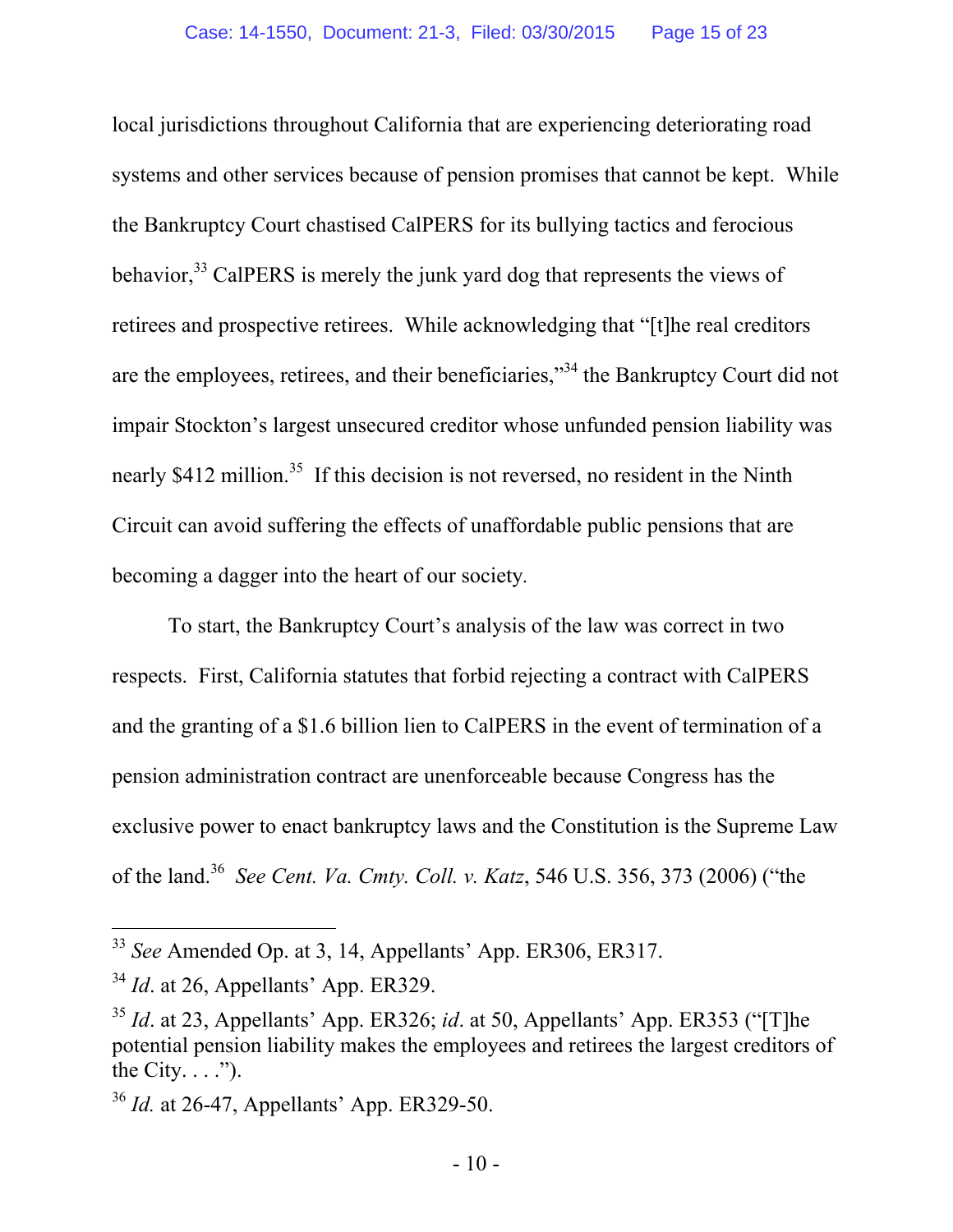Framers' primary goal [in bankruptcy] was to prevent competing sovereigns' interference with the debtor's discharge. . . ."); *Perez v. Campbell*, 402 U.S. 637, 652 (1971) ("any state legislation which frustrates the full effectiveness of federal law is rendered invalid by the Supremacy Clause"). Second, California's judgemade "Vested Rights Doctrine" does not preclude the rejection or modification of a contract in a Chapter 9 bankruptcy.37

The Bankruptcy Court, unfortunately, failed to take the next logical step that flows from that otherwise sound legal analysis. It did not require that the pension contracts be impaired while Stockton sought to impair other general fund liabilities. Such a ruling would break no new ground. The court in the largest municipal bankruptcy in history held that pension rights are contractual and "are subject to impairment in a federal bankruptcy proceeding." *In re City of Detroit*, 504 B.R. 97, 154 (Bankr. E.D. Mich. 2013). In that case material pension reductions were approved, but the impact on pensions was less than proposed only because the State of Michigan and private donors contributed \$816 million to reduce pension cuts and to save the Detroit Institute of Arts as an independent institution.<sup>38</sup>

-

 $37$  Amended Op. at 39-41, Appellants' App. ER342-44.

<sup>38</sup> Nathan Bomey, *et al.*, *Judge Oks Bankruptcy Plan, A Miraculous Outcome*, DETROIT FREE PRESS (Nov. 7, 2014), *available at*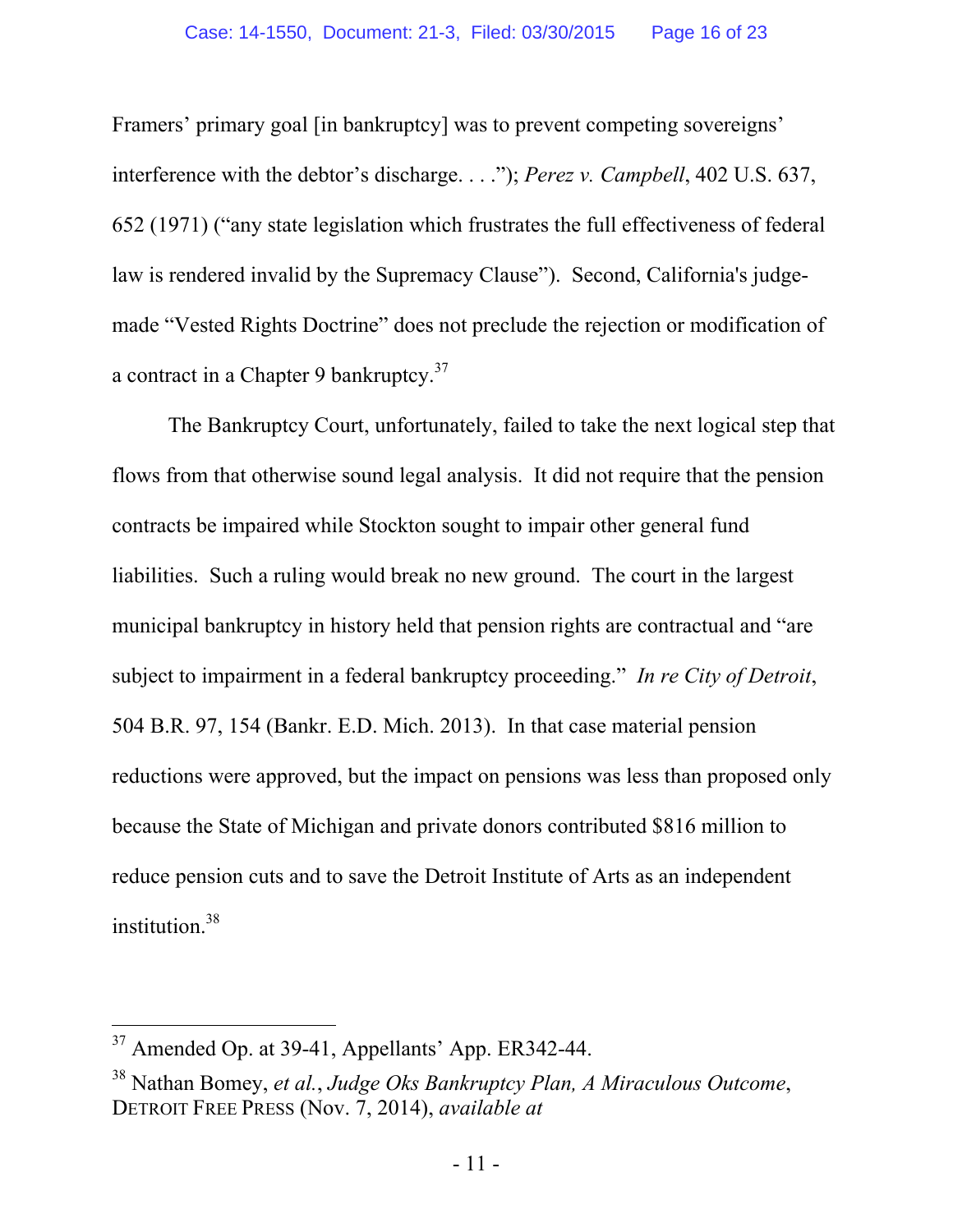While noting a "multi-decade, opaque pattern of above-market compensation of employees," *In re City of Stockton*, 493 B.R. 772, 779 (Bankr. E.D. Cal. 2013), the Bankruptcy Court seems to assume that those employees (which includes elected officials) are innocent bystanders in the demise of Stockton's finances. Elected officials approved super-charged pensions following negotiations between senior employees and more junior employees. Everyone in the process profited from the pensions that drove Stockton to bankruptcy. Those senior employees and elected officials then proposed a plan of adjustment that protects their own pensions and hired lawyers and consultants who were paid handsomely from city coffers to advance their interests. From the perspective of the insiders who want to protect their well-feathered nests, there is nothing not to like. The Bankruptcy Court explained how the CalPERs board gives municipal employees a large voice in decisions,  $39$  and in particular

> municipal employees are permitted indirectly to participate in negotiations between a municipality and CalPERS. The process of voluntarily adjusting a CalPERS pension requires that the municipality, first, negotiate with its employees regarding the pension and, second, run the gauntlet of also satisfying the CalPERS board.<sup>40</sup>

-

http://wwwfreep.com/story/news/local/detroit-bankruptcy/2014/11/07/rhodesbankruptcy-decision/18648093/.

<sup>39</sup> Amended Op. at 10-14, Appellants' App. ER313-17.

 $^{40}$  *Id.* at 13, Appellants' App. ER316.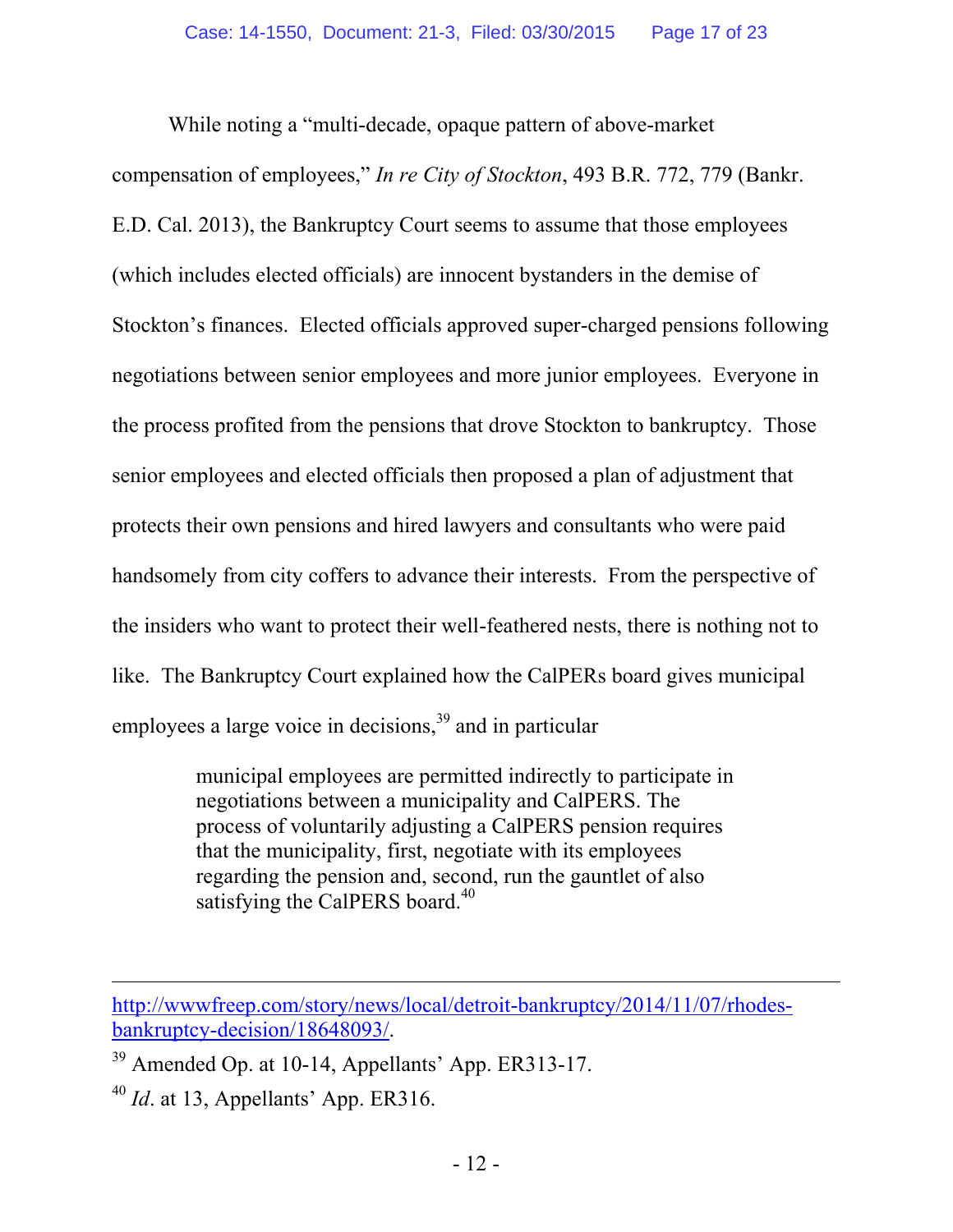While decrying the dysfunction in California public finance,  $41$  the Bankruptcy Court contributes to the invidious cynicism that the public directs toward all levels of government. It erred in failing to impair pensions that were boosted by unsavory practices such as spiking, air time, and retroactive pension increases while permitting discriminatory treatment of other creditors.

It is virtually impossible to address the financial problems caused by unsustainable public employee pensions in state proceedings, and now even when such problems are so severe that they result in a municipal bankruptcy the federal Bankruptcy Court has ducked resolving the issue. While it concluded "as a matter of law" that the pensions "may be adjusted as part of a chapter 9 plan,"<sup>42</sup> it declined to do so. CalPERS and public employee unions will no doubt characterize this legal conclusion as mere dicta during labor negotiations.<sup>43</sup>

Requiring that pension obligations be restructured along with all of Stockton's other debts would have a salutary effect on the ability of public officials to provide essential services in Sonoma County and elsewhere. It would remove the handcuffs from public officials when they negotiate with unions who seem to believe that the fiscal condition of their employer will never impact their members

<sup>41</sup> *Id*. at 39-41, Appellants' App. ER342-44.

<sup>42</sup> *Id*. at 3, Appellants' App. ER306.

<sup>43</sup> *See Exp. Grp. v. Reef Indus., Inc*., 54 F.3d 1466, 1472 (9th Cir. 1995) (quoting Black's Law Dictionary's definition of "dictum" as "'an observation or remark . . . not necessarily involved in the case or essential to its determination.'").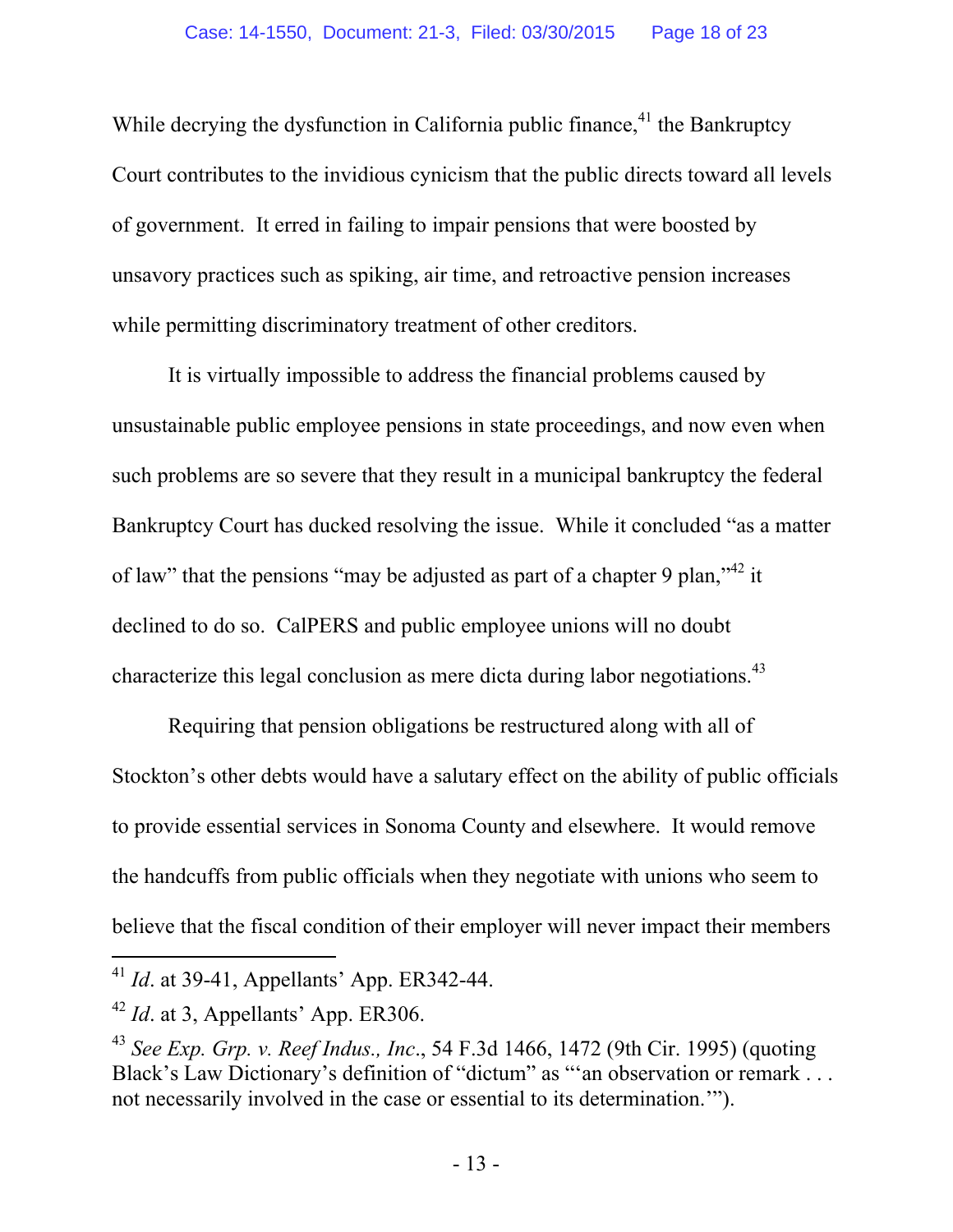no matter how onerous the effects may be on the delivery of services. If the confirmation of the Plan is not reversed, it will put off the day of reckoning and make the inevitable solutions more difficult while pension funds in counties and cities throughout the state are further depleted. Meanwhile, unaffordable pension obligations contribute to the third world condition of Sonoma County roads.

#### **IV. CONCLUSION**

For these reasons, SOSroads requests that this court reverse the confirmation of the Plan and order that any revised plan of adjustment impair the public employee pensions that are at the heart of Stockton's financial problems.

DATED: March 30, 2015 HUNTON & WILLIAMS LLP

/s/ Craig S. Harrison Craig S. Harrison (Cal. Bar No. 226094) HUNTON & WILLIAMS LLP 2200 Pennsylvania Avenue, N.W. Washington, D.C. 20037-1701 Telephone: (202) 955-1500 Facsimile: (202) 861-3683 Email: charrison@hunton.com

 *Attorney for Amicus Curiae Save Our Sonoma Roads*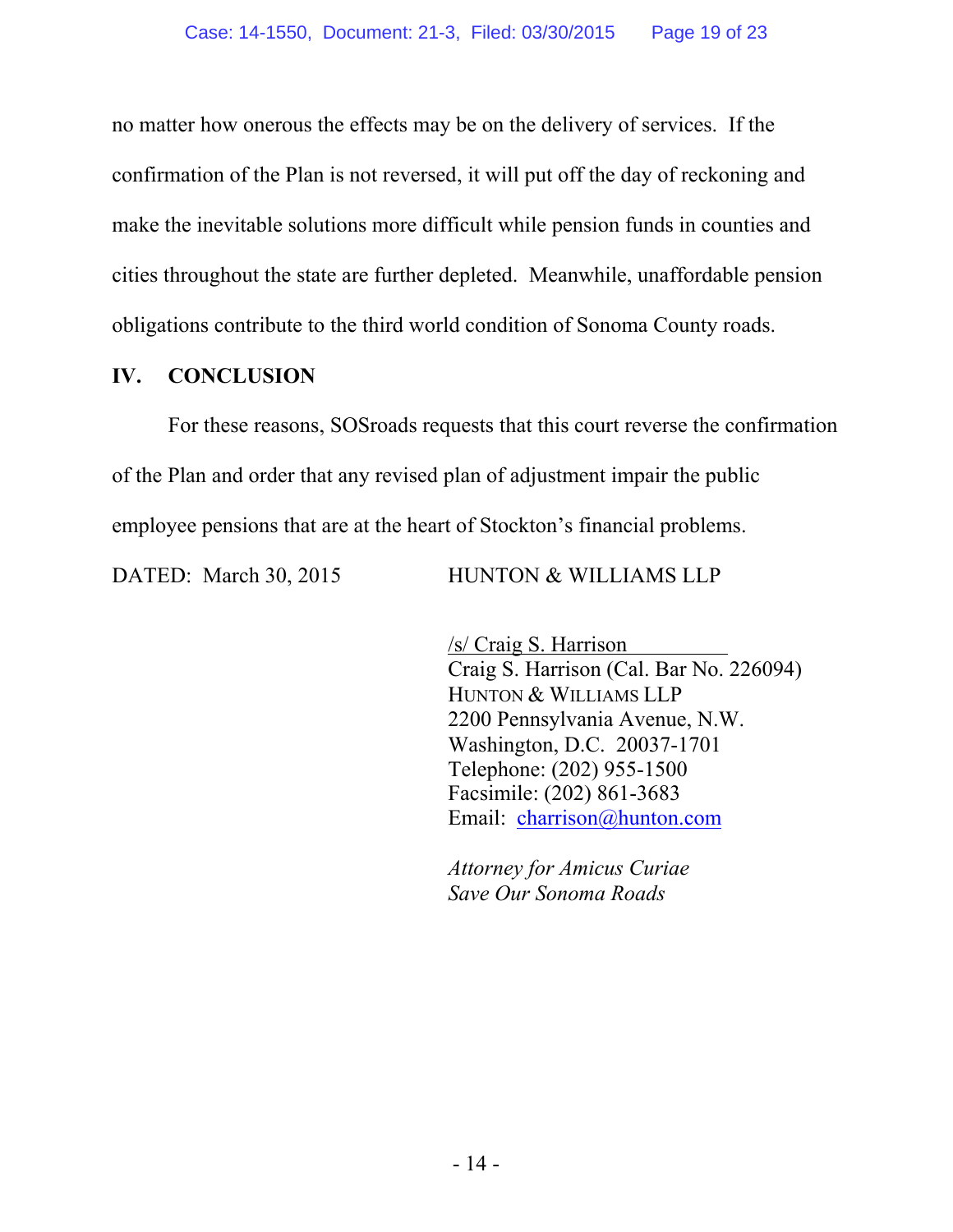### **CERTIFICATE OF COMPLIANCE**

Pursuant to Rules  $8017(c)(6)$ ,  $8015(a)(7)(C)$ , and  $8015(a)(7)(B)$  of the Federal Rules of Bankruptcy Procedure, I hereby certify that the foregoing Brief of Save Our Sonoma Roads As *Amicus Curiae* In Support of Franklin High Yield Tax-Free Income Fund and Franklin California High Yield Municipal Fund In Support of Reversal Of Order Confirming Plan for Adjustment of Debts contains 3,038 words, as counted by a word processing system that includes headings, footnotes, quotations, and citations in the count, and therefore is within the word limit set by the court. The brief was prepared using Microsoft Word in 14-point Times New Roman, a proportionally-spaced font.

DATED: March 30, 2015 Respectfully submitted,

/s/ Craig S. Harrison Craig S. Harrison (Cal. Bar No. 226094) HUNTON & WILLIAMS LLP 2200 Pennsylvania Avenue, N.W. Washington, D.C. 20037-1701 Telephone: (202) 955-1500 Facsimile: (202) 861-3683 Email: charrison@hunton.com

 *Attorney for Amicus Curiae Save Our Sonoma Roads*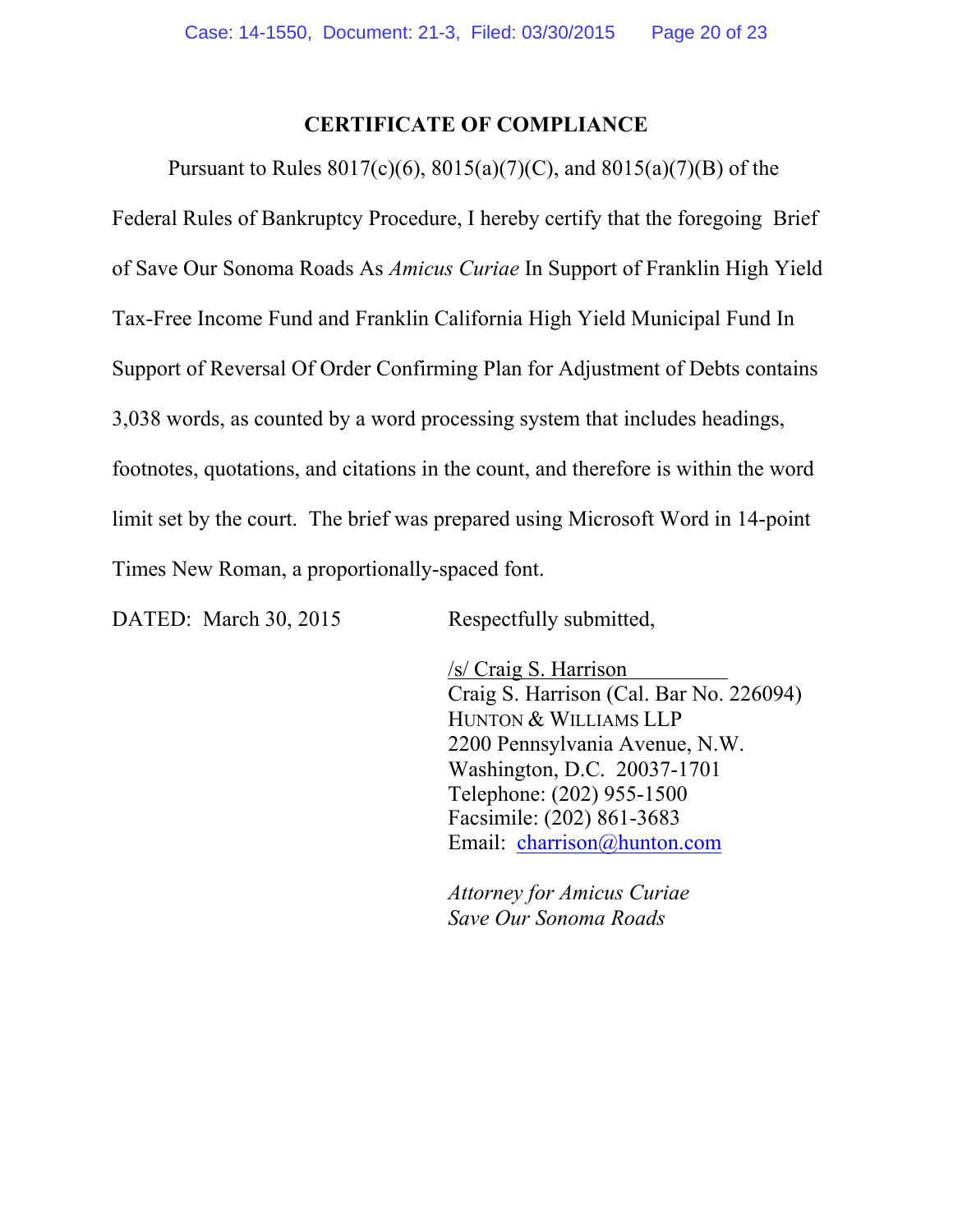### **CERTIFICATION REQUIRED BY NINTH CIRCUIT BAP RULE 8015(a)-1(b)**

## **BAP NO.: EC-14-1550** *In re City of Stockton, California***, Debtor**

The undersigned certifies that the following parties have an interest in the

outcome of this appeal. These representations are made to enable judges of the

Panel to evaluate possible disqualification or recusal:

| Debtor:    | City of Stockton, California                          |
|------------|-------------------------------------------------------|
|            | Appellants: Franklin High Yield Tax-Free Income Fund, |
|            | Franklin California High Yield Municipal Fund         |
| Appellees: | City of Stockton, California                          |
|            | California Public Employees' Retirement System        |
|            | <b>Stockton Police Officers Association</b>           |
|            | <b>Stockton City Employees Association</b>            |
|            | <b>Stockton Police Managers Association</b>           |
|            | Stockton Professional Firefighters-Local 456          |
|            | Operating Engineers Local No. 3                       |
|            | <b>Assured Guaranty Corp.</b>                         |
|            | <b>Assured Guaranty Municipal Corp.</b>               |
|            | National Public Finance Guarantee Corporation         |
|            | Wells Fargo Bank, National Association, as Indenture  |
|            | Trustee                                               |
|            | <b>Official Committee of Retirees</b>                 |

DATED: March 30, 2015 /s/ Craig S. Harrison Craig S. Harrison  *Attorney for Amicus Curiae Save Our Sonoma Roads*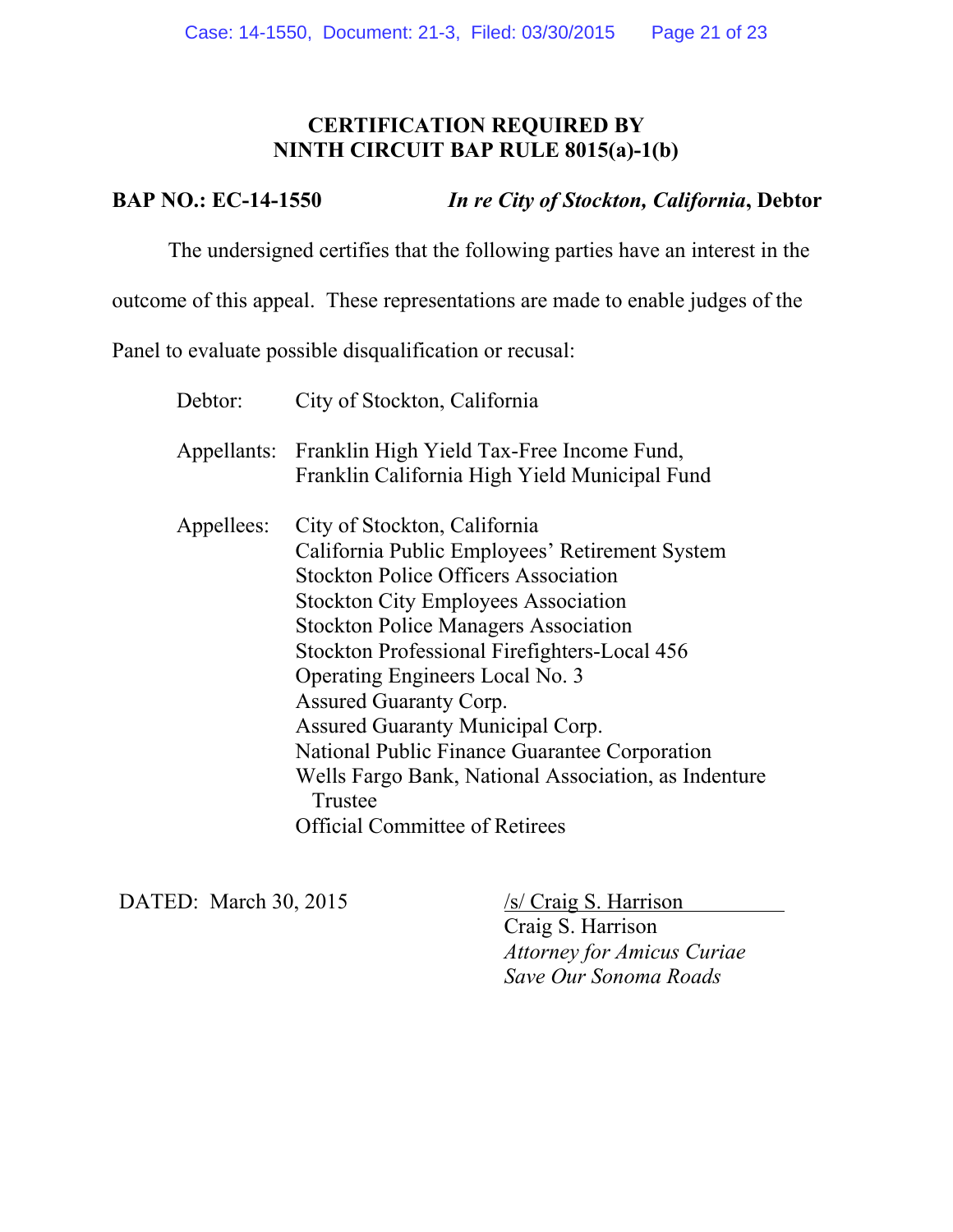#### **CERTIFICATE OF SERVICE**

I hereby certify that I electronically filed the foregoing with the Clerk of the

Court for the Bankruptcy Appellate Panel for the Ninth Circuit by using the

appellate CM/ECF system on March 30, 2015.

Participants in the case who are registered CM/ECF users will be served by

the appellate CM/ECF system.

I further certify that some of the participants in the case are not registered

CM/ECF users. I have mailed the foregoing document by First-Class Mail,

postage prepaid, to the following non-CM/ECF participants:

Assured Guaranty Corp. and Assured Guaranty Municipal Corp. Jeffrey E. Bjork Jennifer A. Ratner Christina M. Craige 555 W 5th St. Los Angeles, CA 90013

Assured Guaranty Corp. and Assured Guaranty Municipal Corp. Christopher J. Cox WEIL, GOTSHAL & MANGES LLP 201 Redwood Shores Parkway Redwood Shores, CA 94065

Assured Guaranty Corp. and Assured Guaranty Municipal Corp. Guy S. Neal SIDLEY AUSTIN LLP 1501 K St., N.W. Washington, DC 20005-0000

Assured Guaranty Corp. and Assured Guaranty Municipal Corp. Marcia L. Goldstein Debra Dandeneau WEIL, GOTSHAL & MANGES L.L.P.